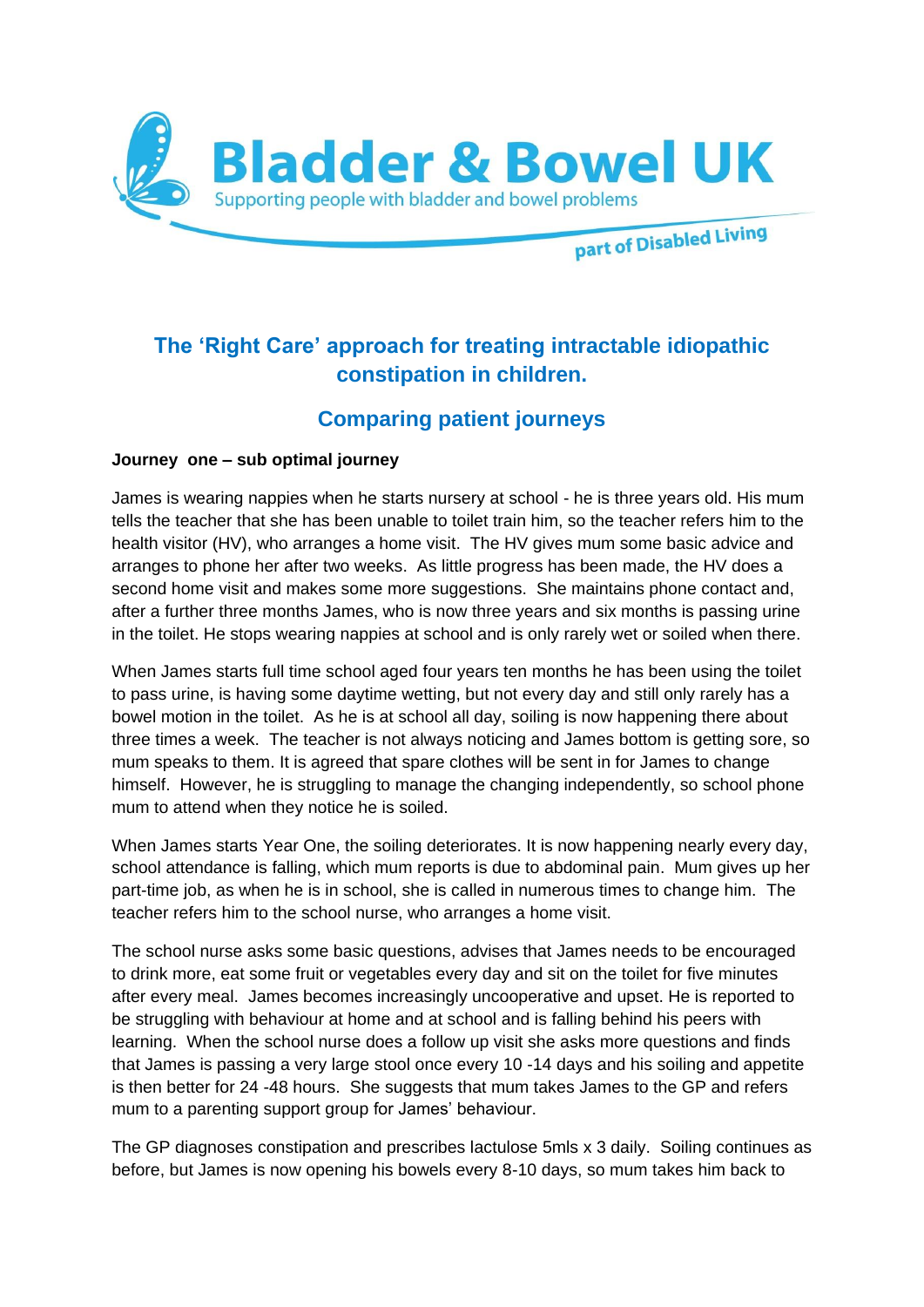the surgery. A different GP suggests senna 5mls per day as well as the lactulose. James is reluctant to take the senna and within a couple of days soiling is worse and James has more abdominal pain, so mum stops all medication. James' behaviour and school attendance remain poor.

When James starts Year three aged 6 years 10 months other children refuse to sit near him and he is denying soiling and refusing to go to the toilet. His behaviour and progress continue to give cause for concern. The school nurse is involved again and refers James to the community paediatrician. When James is seen in clinic, the history from mum is unclear, the focus of the appointment is behaviour and an assessment for ADHD and autism is recommended. James is referred to CAMHS, where he completes the assessment process, mum is advised that he does not have ADHD or autism and he is discharged. As soiling continues, CAMHS refer James back to the GP and continence containment products are provided for him.

Soiling continues so the GP refers 8 ½ year old James to a hospital-based paediatrician. The history given by mum remains poor. The paediatrician recommends admission for disimpaction and James spends five days in hospital. He is discharged with a macrogol (Movicol) and an appointment for review in three months. Back at home James is reluctant to take the macrogol and mum often forgets to obtain a repeat prescription, so he then misses some doses. Gradually soiling resumes, James, now 9 years, continues to deny there is a problem and he is hiding soiled pants at home.

At his review appointment, James is prescribed a stimulant laxative alongside the macrogol and is referred for a blood test to exclude Coeliac's disease, to a dietician for trial of a milk free diet and to a gastroenterologist at the regional centre for rectal biopsy.

The milk free diet does not help so James returns to a normal diet prior to being seen at the regional centre. The rectal biopsy is normal, but as James, who is now 10 years old had to have manual disimpaction with the biopsy and continues to soil, the surgeon suggests an ACE procedure. He has a home visit from the regional specialist nurse and an ACE procedure is carried out when he is 10  $\frac{1}{2}$  years old. James is finally fully continent in time to start secondary school and stops wearing the containment products provided via the continence service when he was 8. James chooses to go to a secondary school out of area, so that no one knows that he used to soil; he has missed out on numerous school trips and has never joined out-of-school clubs or groups due to his continence problems. Within a year, he has caught up academically with his peers, has a wide group of friends and is enjoying life. Mum is able to start looking for a new job.

### **Journey two – optimal journey**

James is wearing nappies when he starts nursery at school - he is three years old. His mum tells the teacher that she has been unable to toilet train him, so the teacher refers him to the health visitor (HV), who arranges a home visit. The HV asks a number of questions, including checking when James passed meconium, when the problems began and developmental history. The HV discusses diet and fluid intake and as she suspects that James may have constipation, she arranges for a prescription of macrogol (Movicol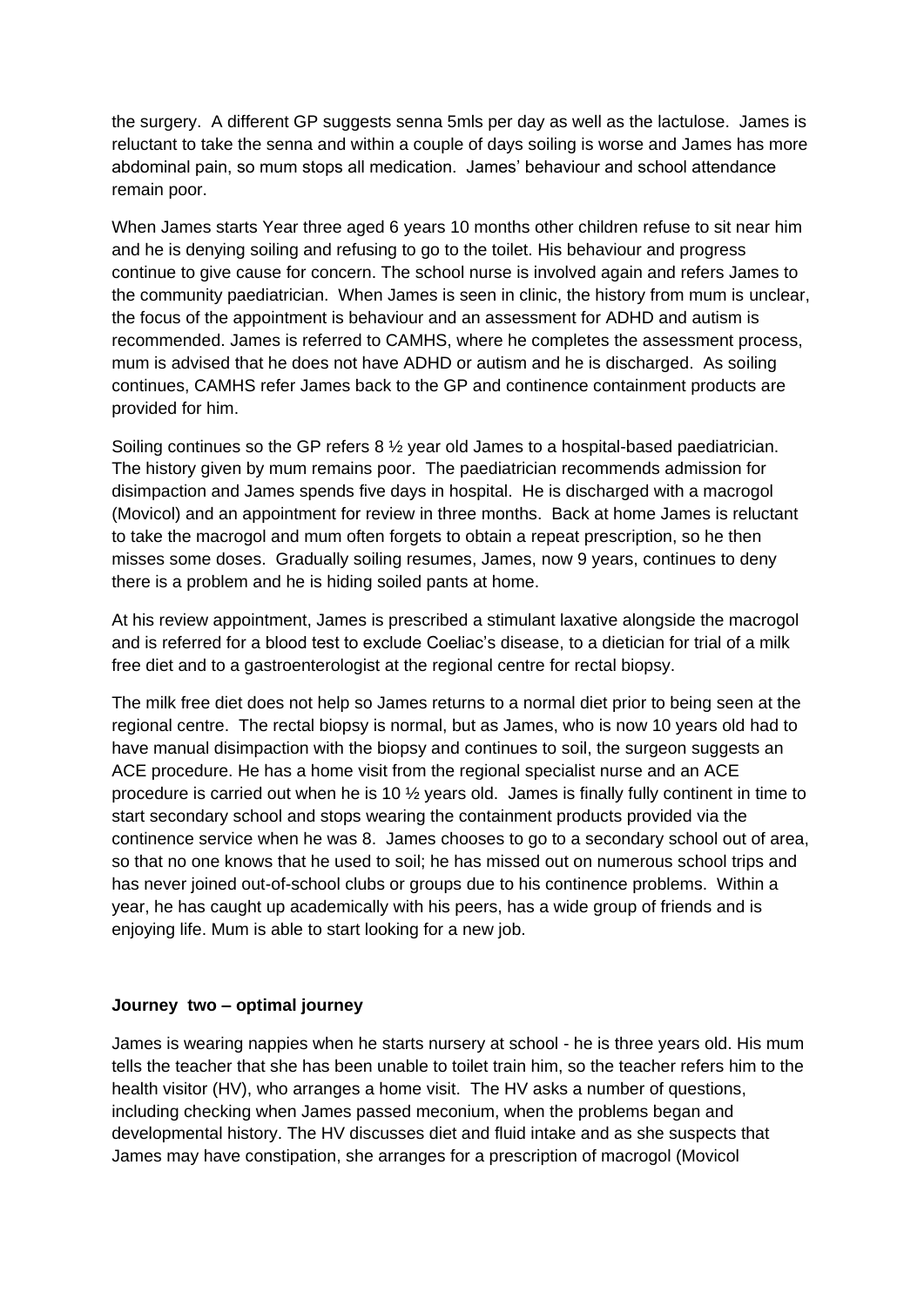paediatric plain) with the GP. The HV explains to mum how the sachets need to be made up with water, but that juice can be added to disguise the taste if James is reluctant to drink it.

Mum gives the macrogol and the soiling improves slightly. The health visitor undertakes a follow up visit and provides advice on potty training. When she telephones mum six weeks later, James is passing urine on the toilet, but is still struggling with bowel incontinence and some withholding of faeces. He has finished the macrogol. The HV recommends a further prescription for the macrogol and refers James to the Community Paediatric Continence Service where he is seen by a children's continence advisor (CA).

The CA undertakes a full assessment, including abdominal examination and explains to mum and James, that James appears to have idiopathic constipation with faecal impaction. She explains what this means and discusses the importance of a disimpaction regime with macrogols and of then continuing with the laxative treatment and regular in order to prevent relapse, even if James appears to be passing stools without problems. Mum agrees she can manage the disimpaction at home and the CA provides contact details, in case of any concerns.

The CA undertakes a review one week later. As James appears to have passed a large amount of loose stools and as there no longer appears to be impaction on abdominal examination, she recommends a maintenance dose of macrogol and arranges to review James in a month. Mum is advised to contact her if there are any concerns in the meantime.

When James attends his review appointment, he is still having some soiling most days, but is working on toilet training. Mum is happy with progress. James maintains his laxative dose for six months and these are then gradually reduced as symptoms have resolved. He discontinues regular laxatives after nine months, is only rarely needing a sachet of macrogol and mum is told to contact the CA if there are any concerns. As there is no further contact James, now 4 ½ is discharged one year after his initial contact with the CA.

When James is just 7 years old he is referred back to the CA by the school nurse for possible constipation and soiling at least once a day in school. James is often denying the soiling, but occasionally it is leaking through his clothes so school are asking mum to collect him and take him home to shower and change. Mum is anxious about the impact on her work and upset to find that other children do not want to sit near him. The CA undertakes an assessment and mum says that James has never been fully clean, but she was happy previously as there were no symptoms and she assumed bowel continence would happen in time. The CA recommends disimpaction at home with a macrogol and reviews him a week later. James has improved, but there is still some soiling, particularly in the evenings. A stimulant laxative is prescribed, in addition to the macrogol and the CA discusses measures to support James in school. The CA contacts the school nurse and writes to school, who then agree to allow James open access to the disabled toilet, a space in the toilet to keep spare clothes and support him to toilet after lunch in school. They introduce a care plan written with mum and James, to ensure everyone is aware of their responsibilities and that there is good communication between home and school. They monitor the behaviour of other children towards James.

The CA maintains telephone contact with mum and after a month on the stimulant laxative, James continues to experience some soiling, and abdominal pain. She refers to the GP for a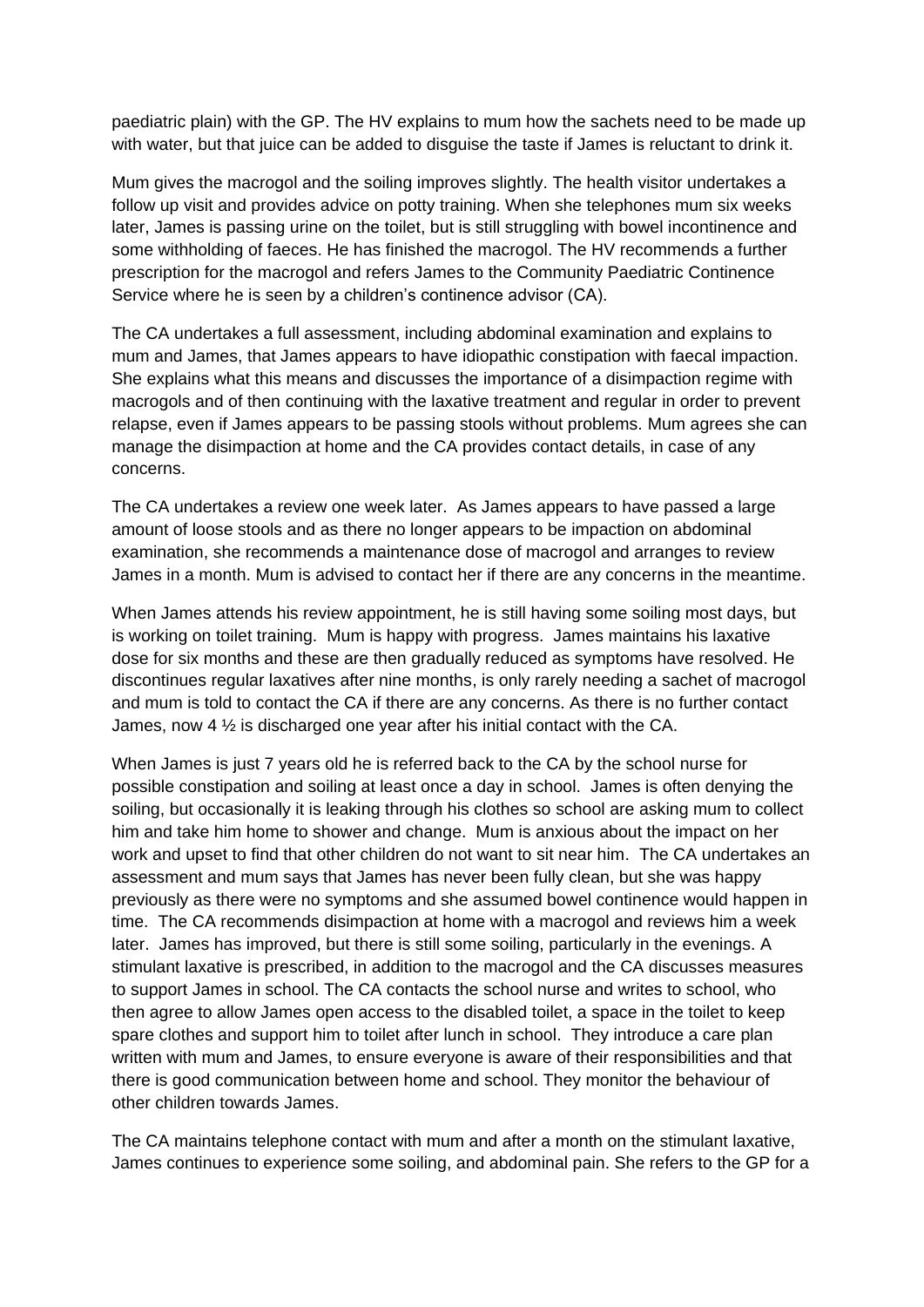blood test to exclude Coeliac's disease. The blood test is negative. The CA continues to provide support and adjusts doses of laxatives and confirms compliance with advice and medication.

Due to the lack of progress James is referred to a paediatric gastroenterology clinic for review. The diagnosis of idiopathic constipation is confirmed following a rectal biopsy. James is referred back to the CA for trial of suppositories, but when after a two month trial these fail to keep him clean, he is considered for transanal irrigation(TAI). The CA explains irrigation to James and his mum and mum agrees to try this, if James will co-operate.

The CA undertakes a home visit. She takes the transanal irrigation system, child and parent friendly patient information and explains the system to James, who agrees to have a go. Irrigation is undertaken with James helping to set up the equipment and inserting the catheter with his mum's help. The family agree to try to undertake irrigation daily. The CA contacts them 48 hours later and is told that the previous evening irrigation was done with no problems. They maintain telephone contact weekly for the next month and then two weekly for the following month, while the procedure is adjusted. After six weeks James is normally continent throughout the day. He continues to take laxatives.

The CA reviews James every 2-3 months for the next six months. Under this supervision he gradually reduces the amount of laxative he takes daily. As James remains clean he stops doing irrigation on Friday nights and if away from home overnight. As he normally remains clean for 48 hours, the frequency of irrigation is also gradually reduced. James participates in an overnight trip with cubs and school and has occasional sleepovers with friends.

After 18 months , James discontinues irrigation. He remains clean and his mum is advised to give him a dose of laxatives if he has any symptoms of constipation. He is discharged aged 9 years 9 months .

| <b>Analysis by cost</b><br>category    | <b>Suboptimal</b><br>Journey | <b>Optimal Journey</b> |
|----------------------------------------|------------------------------|------------------------|
| <b>Primary Care</b>                    | £799.2                       | £442.07                |
| <b>Secondary Care</b>                  | £19,333.33                   | £199                   |
| Medication /<br><b>Medical devices</b> | £32.6                        | £2,822.98              |
| <b>Total</b>                           | £20,165.13                   | £3,464.05              |

# **Overview of costs**

Apart from the differences in social impact and treatment of case, there is a cost saving difference of **£16,701.08** between the suboptimal and the optimal scenario